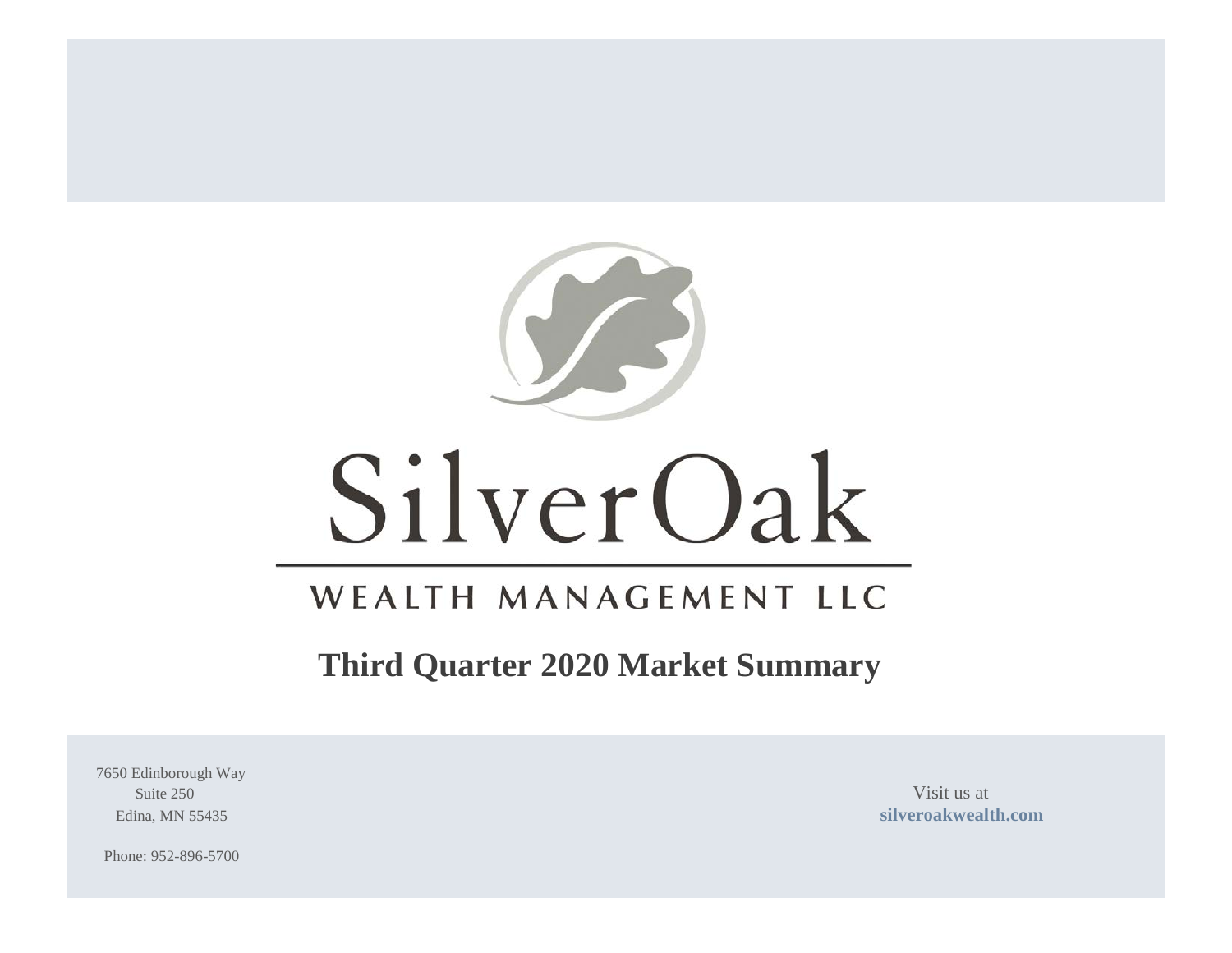# **Third Quarter 2020 Market Summary**

After living with the disruptions the COVID pandemic has caused over the past seven months, people and the economy seem to be settling into new norms. The cloud of uncertainty has been somewhat eased by increased testing, better understanding of treatments, and improved social distancing practices, which has allowed the restart of economic activity. Although, the dust has not completely settled, consumer and business confidence has improved, in spite of continued COVID outbreaks. With schools resuming and the winter months approaching, we are likely to face additional challenges as we wait for a vaccine.

Many are painfully aware of the economic impact the virus has caused. The cumulative real GDP decline has been 10%. The only larger declines in GDP were in World War II and the Great Depression. However, as we often reference, the direct correlation between annual GDP and equity market returns is not high. We are seeing this play out once again this year.

COVID has disproportionately impacted certain sectors such as restaurants, travel, leisure, etc. These sectors employ a lot of people; however, they account for a lower percentage of national income and an even lower weighting in public equity markets. This is one reason equity markets have performed better than the private sector. In addition, fiscal stimulus has supplemented lost wages and monetary stimulus has dampened volatility and encouraged risk taking.

U.S. large company stocks, represented by the S&P 500 Index, were up 8.9% during the third quarter of 2020, despite a 10% pullback in September. U.S. small company stocks, represented by the Russell 2000 Index, were up 4.9% during the quarter but returns remain in negative territory year-to-date. The market breadth of the recovery has been shallow and dominated by large technology growth companies as investors seek companies they feel will benefit in a post-COVID world. Financials and Energy have lagged YTD. International stocks, represented by the MSCI ACWI ex US Index, were up 6.3% during the quarter. Asian equities, in particular, have performed well year-todate.

The top five largest companies in the S&P 500 (Apple, Microsoft, Amazon, Alphabet, and Facebook) have returned 35% year-to-date (through 9/30) vs. 4% for the S&P 500. If you excluded those five stocks, however, the remaining 495 stocks have returned negative 3% year-to-date. The strong performance of only a handful of stocks has led to an increase in concentration of the index. The market capitalization of the top five names in the S&P 500 now accounts for 24% of the index, which is the highest level of concentration in over 40+ years.

These top five companies are all in the technology industry and thus there has been a lot of media coverage comparing the current concentration to the last time it was this high, which was in the early 2000s. While there is certainly speculation in certain parts of the markets, you don't have to dig too far to find the differences in these top names compared to their early 2000s counterparts. The current largest companies are mature, have lower valuations and account for a more significant percentage of the S&P 500's earnings. Thus, the concentration is more reasonable. While the current concentration is high relative to the recent past, if we look back over the past century, we would see that concentration in the index's largest names is common and can last decades.

# **Broad Market Index Returns Third Quarter 2020**



Turning to fixed income, the Bloomberg Barclays U.S. Aggregate Bond Index, which represents a broad basket of bonds, was up 0.6%. The Fed indicated that the Fed funds rate will likely remain low for many years, and they are committed to the bond purchase programs to support the fixed income markets. In addition, they adjusted their inflation guidance, indicating they will let inflation run higher than the 2% target for an extended period of time to recoup the low inflation periods of the past ten years. This change in policy has led to concerns by some that inflation is around the corner. However, the Fed has had a difficult time achieving the 2% target. Therefore, a significant rise in inflation over the shortterm is not likely.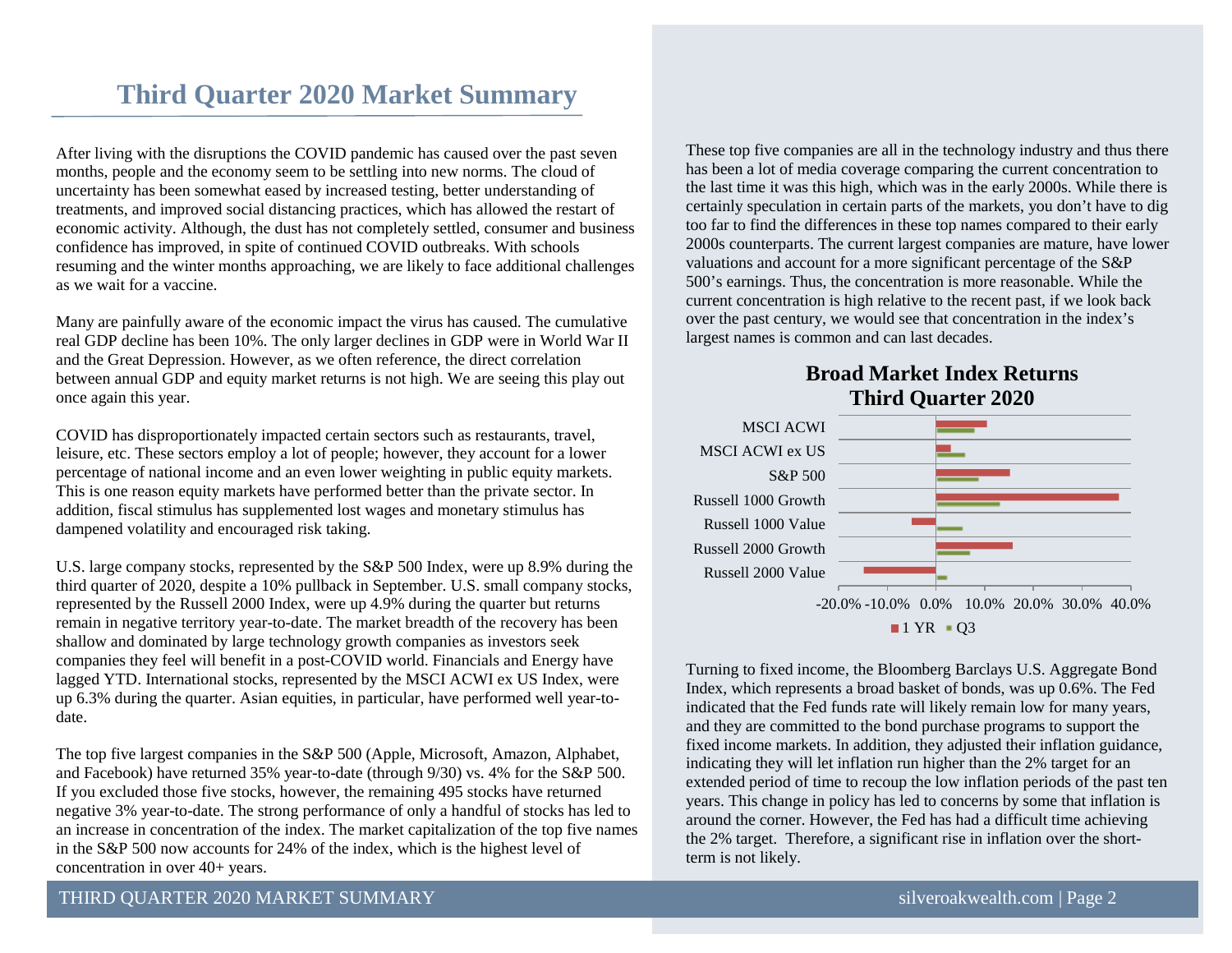We expect there will be more volatility over the remaining year with the upcoming U.S. elections and the economy continuing to find its footing. Much of the returns year-todate have been due to valuation expansion. Stock prices may pause or slow their advancement as companies grow into their valuations. High valuations of the equity markets, and in particular, growth stocks could be considered a concern, as it may be a source of volatility. However, higher valuations, in isolation, are not a major issue. It can be reasonably argued that valuations should be higher due to the very low interest rates and lack of inflation. Companies can be priced by the discounting of their future cash flows and lower rates mathematically increases the valuation multiple. The other side of the coin is, if interest rates rise, stock prices would likely be pressured.

Despite the considerable macro unknowns, there are positive catalysts including the likelihood of additional fiscal stimulus, the Fed's significant untapped buying power, and the large amount of cash on the sidelines. Fund flows have continued out of equities over the year, despite the markets advances. A rotation back into equities could be an additional support for equity markets. There are fundamental reasons for optimism as well. Economic data is improving. The housing sector is as strong as it has been since prior to the Great Recession. U.S. employment has been better than expected, despite millions still displaced. Consensus S&P 500 earnings in 2021 are expected to get back to 2019 levels. In addition, corporate capital expenditures have been suppressed over the past few years and inventories are low and will need to be rebuilt.

Diversification is often lauded when looking at past returns and is promoted as a rational plan when assessing future expectations. However, in any given moment, it can cause heartburn. While diversification helps to achieve more consistent returns and reduces volatility, there will always be parts of the portfolio that have higher or lower returns. Over the long-term, diversification provides benefits and allows investors to participate in strong areas of the market while reducing the impact of weaker areas. The expectation that all parts of the portfolio could outperform at once would be at odds with the fundamental objective of diversification.

As such, the declining interest rate environment, coupled with low growth and minimal inflation, has favored certain assets such as large cap growth stocks and bonds for many years now. However, regimes ultimately change. If growth rates pick up, a COVID vaccine is approved, or interest rates and/or inflation rises, then there would likely be a shift in asset leaders. There could be a rotation in asset classes, and value, small caps, and international would likely see better results. Recent events can often greatly influence perspective; however, it is important to remember to not let biases impact the pursuit of long-term goals.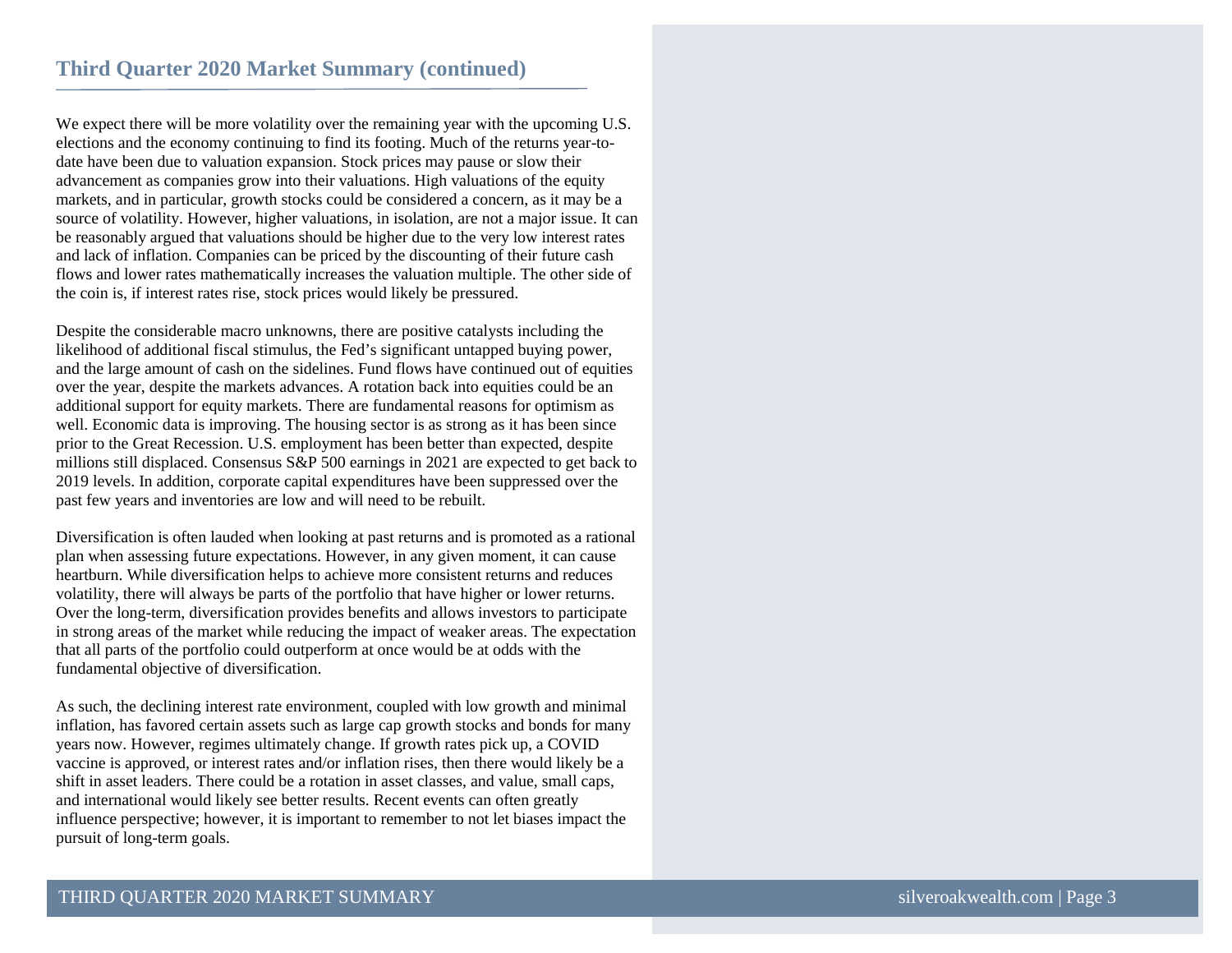# **MACROECONOMICS**

- The Bureau of Economic Analysis released the advanced estimate of third quarter 2020 real GDP, an annual rate increase of 33.1% from the preceding quarter. The dramatic increase in GDP was due to the resumption of the economy following the lifting of the "stay-at-home" orders across the U.S. in the second quarter.
- The bounce in economic activity was due in part to monetary and fiscal stimulus. The U.S. government is looking to pass another round of stimulus to support businesses, individuals and state and local governments; however they have yet to come to terms and the past stimulus programs have rolled off.
- The ISM Manufacturing trended higher during the quarter, finishing at 55.4 versus 52.6 in June. Typically, when the ISM Index is above 55 it is bullish and when it is below 45 it is bearish. The ISM Non-Manufacturing Index also continued its rebound finishing at 57.8 in September.
- In September, the Conference Board Leading Economic Index increased 0.7% monthover-month to 107.2. The index, which is a composite of leading employment, housing, manufacturing, and market indicators, has increased since April after falling significantly from January highs.
- The price of WTI Crude Oil was \$40.05 at the end of September, which is 2.0% higher than \$39.27 at the end of June. The price of Brent Crude Oil ended the quarter at \$40.30, which is 3.2% lower than at the end of June. The price of oil has been extremely volatile over the past year due to a supply and demand imbalance; however, the price has been more stable in the past few months.
- Inflation had remained stable over the past few years around 2.0%; however, the CPI fell considerably in the first half of the year. In the past few months, inflation has risen but remains below the Fed's target. In September, headline CPI increased 1.4% yearover-year. Core CPI, which does not include food and energy, had a 1.7% increase.

# **CONFIDENCE METRICS**

- Consumer confidence has been trending higher the past few months, recovering from the collapse earlier in the year.
- The University of Michigan Consumer Sentiment Index final reading for September was 80.4, which is slightly higher than 78.1 in June.
- The Conference Board's Consumer Confidence Index September reading was 101.3, up from 98.3 in June.



#### **University of Michigan Consumer Sentiment Index as of 9/30/20**

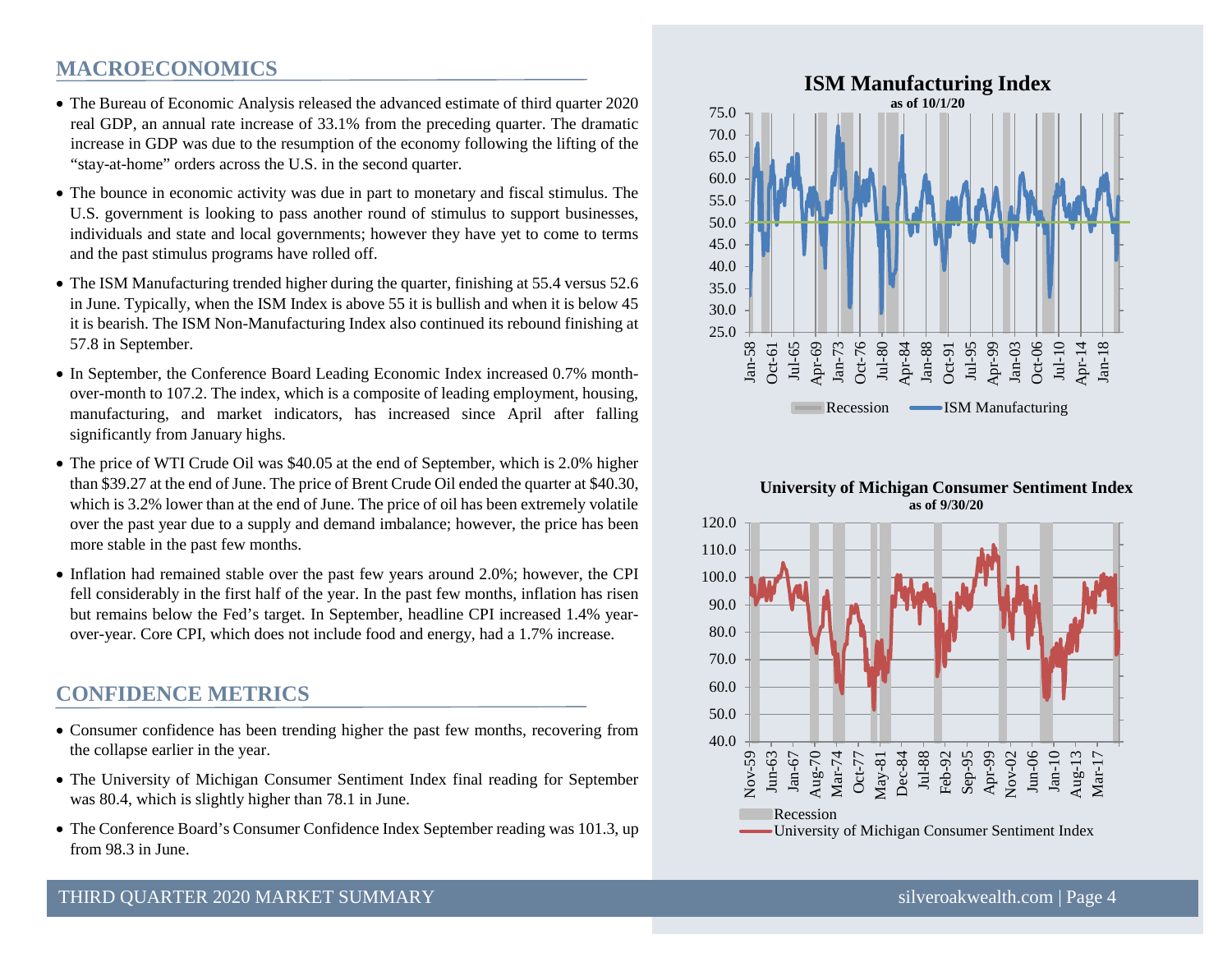# **HOUSING**

- The housing sector has been very strong the past few months with pent-up demand fueled by low interest rates and low inventory levels. Low mortgage rates will continue to support the sector.
- Preliminary existing home sales increased significantly in the quarter, with a monthly average annualized rate of 6.13 million units, up from 4.31 million units in the second quarter. Unsold home supply remains at low levels.
- The preliminary existing home sale prices for September were 14.8% higher than the levels of one year ago. Prices have been trending up since the beginning of 2012 and are currently at all-time highs, as constrained supply has boosted prices.
- New home sales were up significantly during the quarter, reaching their highest level since 2006. Median new home prices were higher during the quarter on a year-overyear basis.
- S&P Case-Shiller 20-City Home Price Index (seasonally adjusted) showed home prices rose over 5.2% year-over-year in August. Of the locations in the Index, home prices in many major cities in western states have risen the most since 2011, while many major cities in eastern states have seen weaker growth. However, we are starting to see housing trends shifting in many regions as a result of COVID-19.
- Housing starts bounced back strongly in the third quarter.

# **EMPLOYMENT**

- The labor market has seen mixed data. While some jobs have come back, in some areas, temporary layoffs have turned into permanent losses. The labor market was strong prior to the impact of COVID-19 and thus it will take years to get back to those levels.
- During the quarter, nonfarm payrolls averaged 1,304,000 jobs added per month.
- The unemployment rate decreased during the quarter to 7.9% in September from 11.1% in June.
- Initial Jobless Claims remain at very high levels. Many of the jobless claims are in the restaurant, leisure, retail and education sectors.



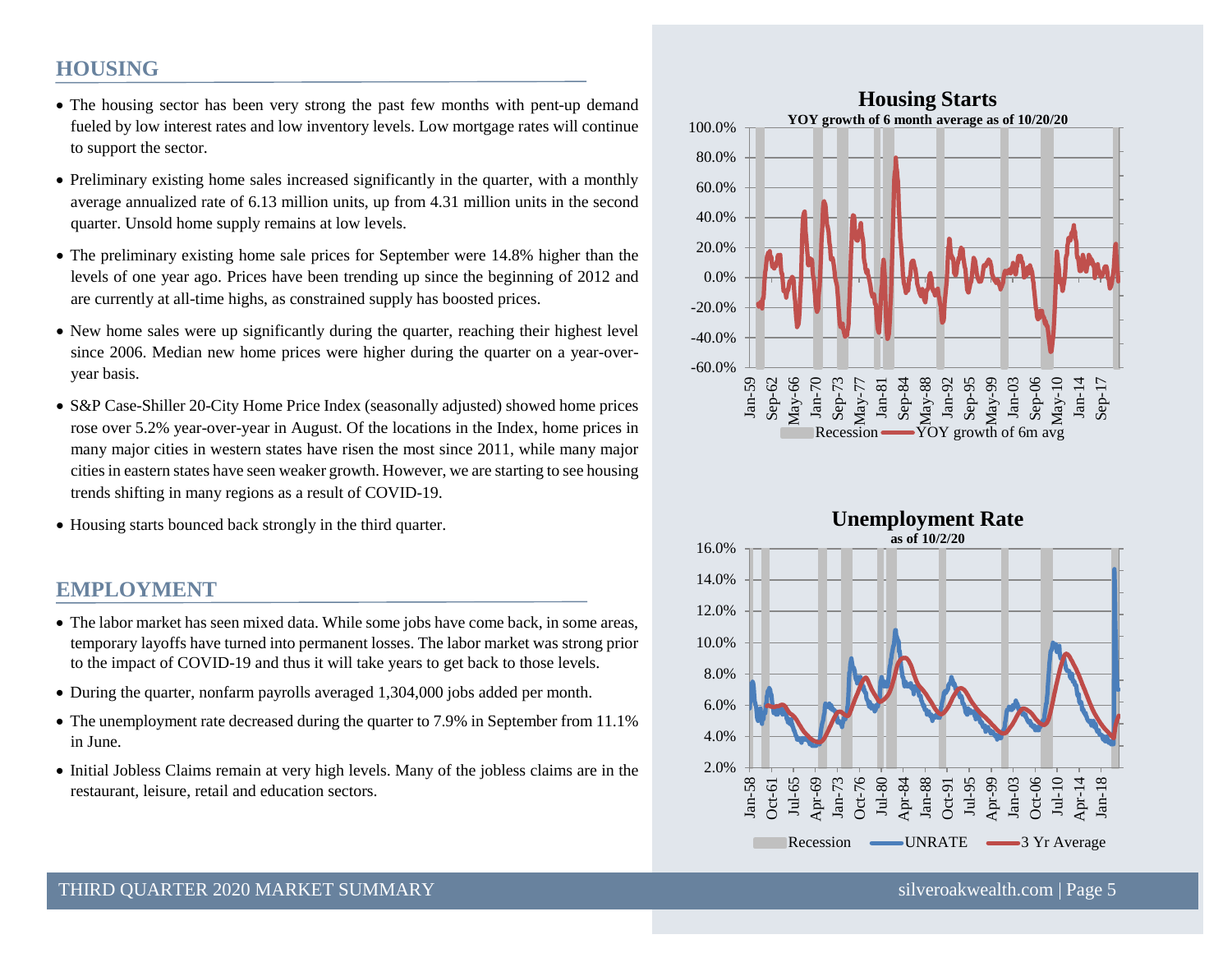# **FED POLICY**

- The Federal Open Market Committee (FOMC) kept the federal funds rate at a target range of 0.00% - 0.25% in September. The Fed will keep the fed funds rate low for an extended period of time.
- The Fed changed their policy on inflation guidance and will now use an average target of 2%. Since inflation has been below that target for many years, the Fed will allow inflation to exceed the target for a multi-year period. This indicates the Fed will remain accommodative for years before they increase interest rates. Over the past decade, the markets have seen asset price inflation but consumer price inflation has been minimal.

## **FIXED INCOME**

- During the third quarter, U.S. Treasury yields did not change much across the curve as the Fed remains committed to their bond buying programs.
- Short-term interest rates are controlled or heavily influenced by central banks, whereas long term interest rates are controlled by market forces and economic growth.



# **Federal Reserve Balance Sheet, assets in trillons \$**



#### **10-Year Treasury Yield as of 10/1/2020**



#### THIRD OUARTER 2020 MARKET SUMMARY SILVERO AND SILVERO SILVEROAKWEALTHEED SILVEROAKWEALTHEED SILVEROAKWEALTHEED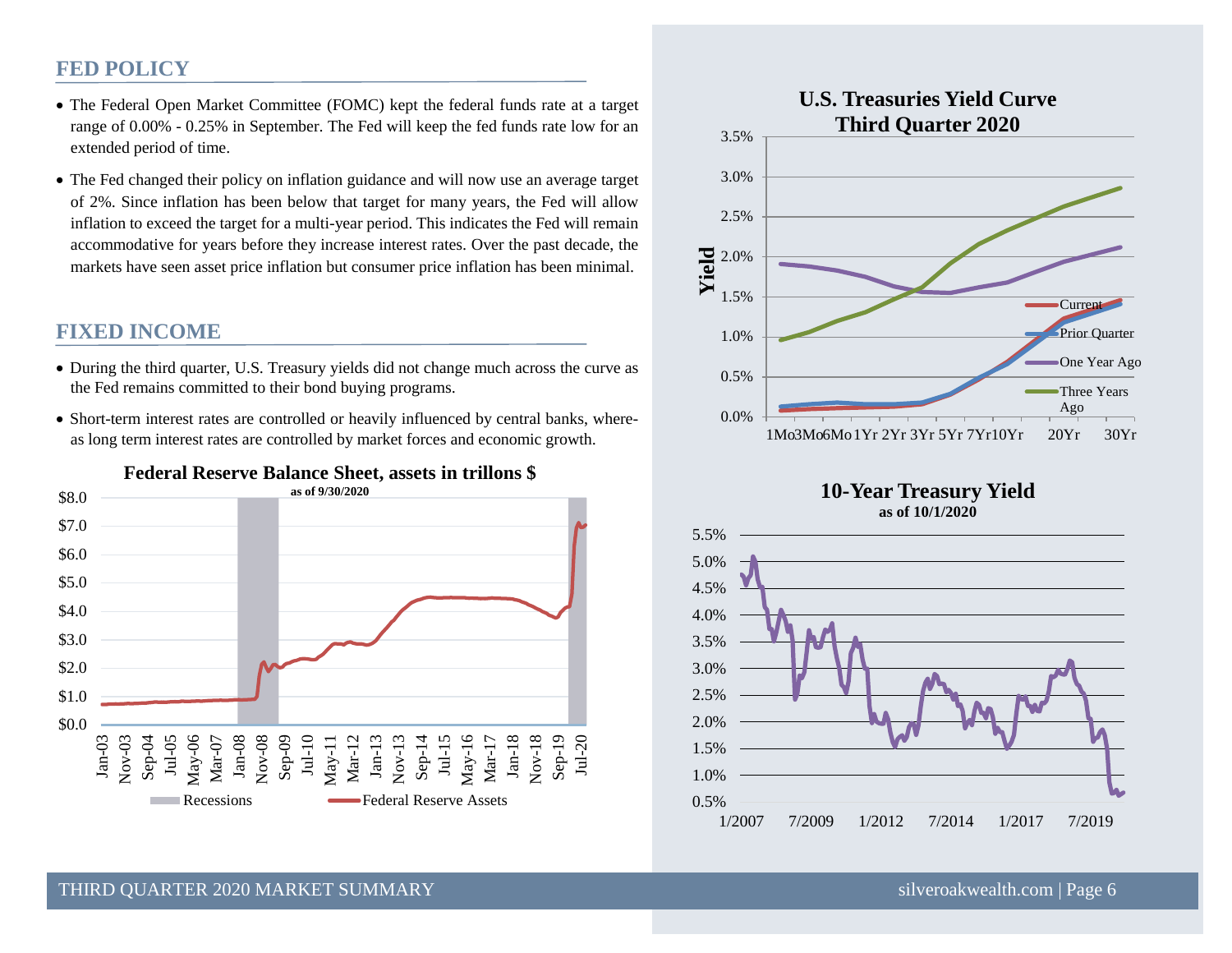## **FIXED INCOME (continued)**

- During the quarter, the Bloomberg Barclays U.S. Aggregate Index returned 0.6%. Credit sectors continued their outperformance of Treasuries. Emerging market debt, high yield and investment grade corporates had the strongest performance. TIPS also performed well as inflation rose from the very low levels in the second quarter.
- Defaults and downgrades have increased; however, credit spreads have continued to contract with the Fed backstopping the fixed income market and investor's demand yield.
- Another sign that there is strong demand for yield is that the market was able to absorb significant new issuances in municipals, investment grade credit and high yield during the quarter.
- After the compression of investment grade corporate spreads, the sector looks richly valued compared to many parts of the securitized markets, which have lagged in the recovery.
- U.S. and foreign developed government yields are the lowest they have been in history. The compensation for the interest rate risk is not compelling. That being said, Treasuries remain one of the only asset classes negatively correlated to equities.



# **Fixed Income Returns Third Quarter 2020**







THIRD OUARTER 2020 MARKET SUMMARY SILVER AND SHOW SILVEROAKWEALTHEED STATES SILVEROAKWEALTHEED STATES TO SAFET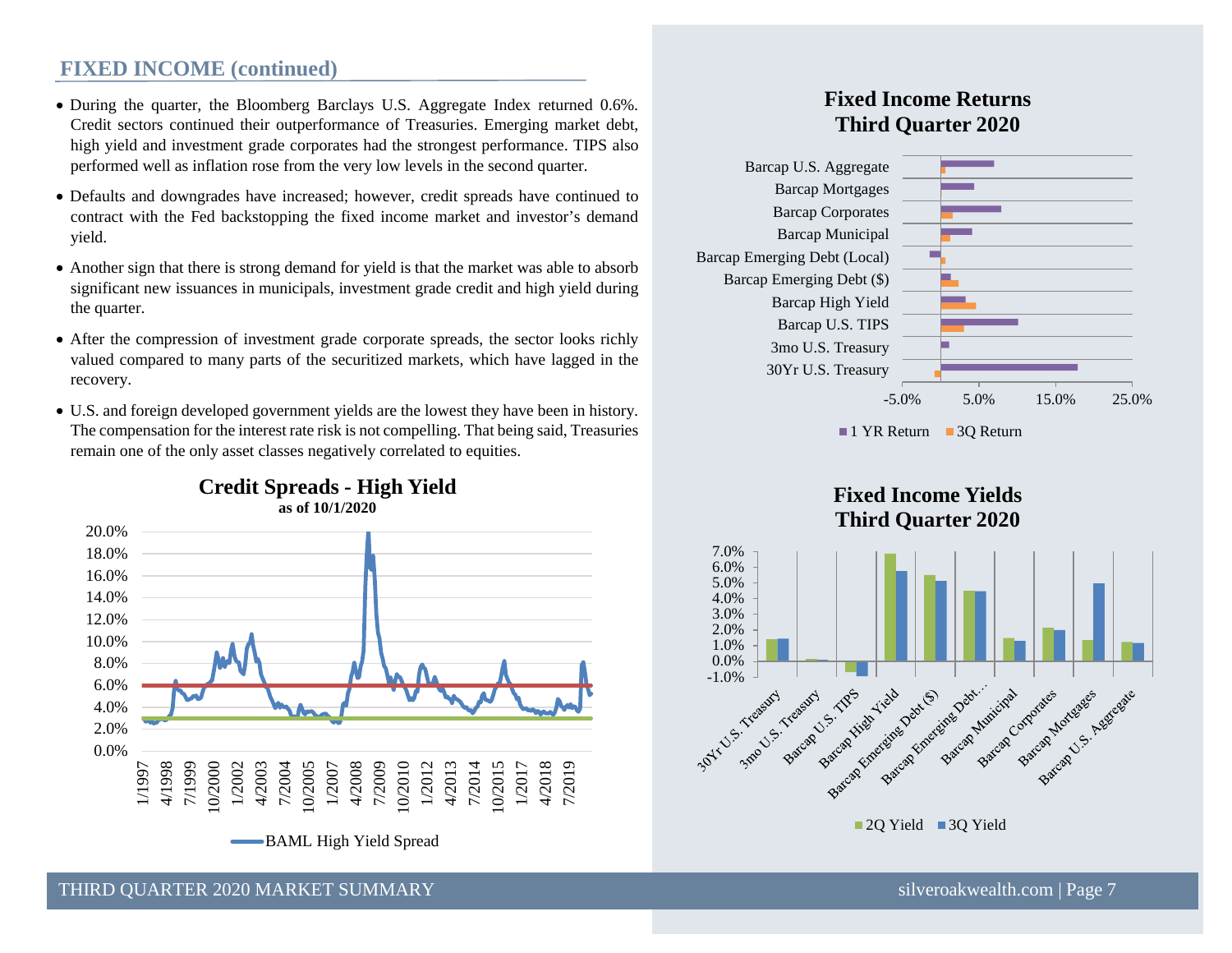# **EQUITIES**

- For a second quarter in a row, equities posted strong returns. The S&P 500 and the NASDAQ Composite Index even reached all-time highs in August before a weaker September.
- Risk assets continue to perform well, in part, because the economy appears to be rebounding faster than many expected. Many economic data points remain weak; however, the trend and expectations built into prices are often what fuels the direction of risk assets.
- As a style, growth continued to outperform versus value. Companies that benefit from the stay-at-home economy continue to outperform.
- The top 5 names by market cap (Apple, Microsoft, Amazon, Google and Facebook) in the S&P 500 Index make up over 25% of the index. The concentration of market cap in the top names in the index is at historical levels.
- Sources of potential volatility still stem around the upcoming U.S. elections, additional waves of COVID-19 cases and geopolitical events, such as the U.S./China rivalry.

# **U.S. Value vs. Growth Relative Equity Performance (as of 9/30/20)**

![](_page_7_Figure_7.jpeg)

### **Equity & Fixed Income Market Annual Returns (as of 9/30/2020)**

Barclays US Agg Bond  $\blacksquare$  S&P 500  $\blacksquare$  MSCI EAFE  $\blacksquare$  MSCI EM

![](_page_7_Figure_10.jpeg)

#### **Country Weighting in MSCI ACWI (as of 10/2/2020)**

![](_page_7_Figure_12.jpeg)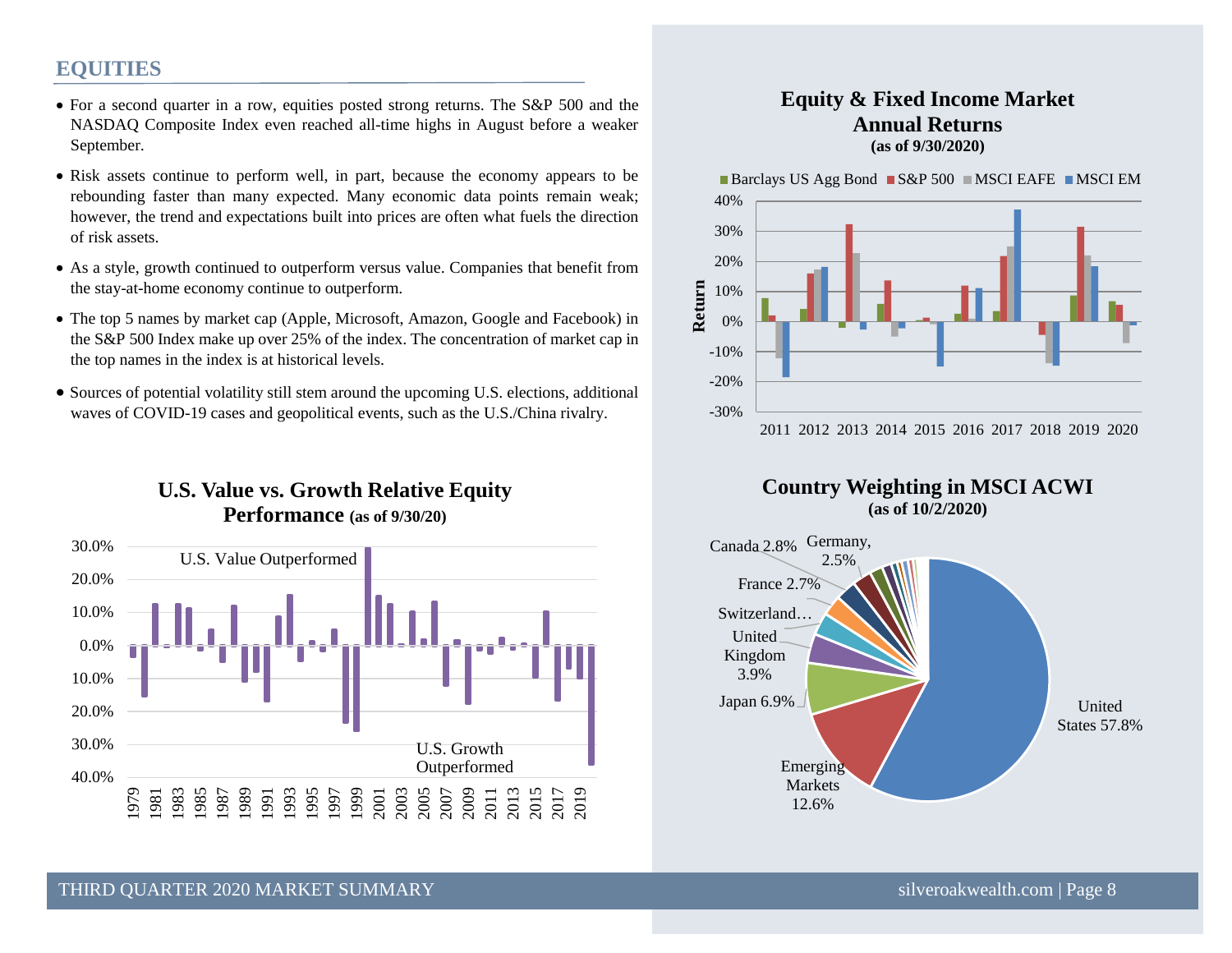# **DOMESTIC EQUITIES**

- The Russell 1000 Index, comprised of large and mid-capitalization stocks, posted a total return of 9.5% during the third quarter. All sectors, except Energy, were up during the quarter led by Consumer Discretionary and Materials. On a year-over-year basis, the Russell 1000 Index has increased 16.0%.
- Small capitalization stocks, as represented by the Russell 2000 Index, increased 4.9% during the third quarter. On a year-over-year basis, the index has increased 0.4%.
- Corporate earnings are expected to see a strong rebound in 2021. Global manufacturing has pick up strongly, consumer balance sheets are healthy and business capital expenditures could increase after being delayed the past few years. All of these items could provide tail winds for increasing corporate earnings.
- Valuations based on P/E have risen to highs last seen in the late 1990s, as markets have rebounded despite falling earnings. Valuations relative to fixed income provide a more compelling view. In addition, valuations across sectors and market caps are not uniform. Over the short-term, valuations tend to have little influence on returns but over longer periods they tend to be more correlated.

![](_page_8_Figure_5.jpeg)

| <b>Third Quarter 2020 Returns</b> |       |       |         |
|-----------------------------------|-------|-------|---------|
|                                   | Value | Core  | Growth  |
| <b>Mega Cap</b>                   |       | 11.8% |         |
| Large Cap                         | 5.6%  | 9.5%  | 13.2%   |
| Mid Cap                           | 6.4%  | 7.5%  | $9.4\%$ |
| <b>Small Cap</b>                  | 2.6%  | 4.9%  | $7.2\%$ |
| <b>Micro Cap</b>                  | 2.0%  | 3.7%  | $6.1\%$ |

# **U.S. Equity Market Returns by Major Sector (Securities in S&P 500, Third Quarter 2020)**

![](_page_8_Figure_8.jpeg)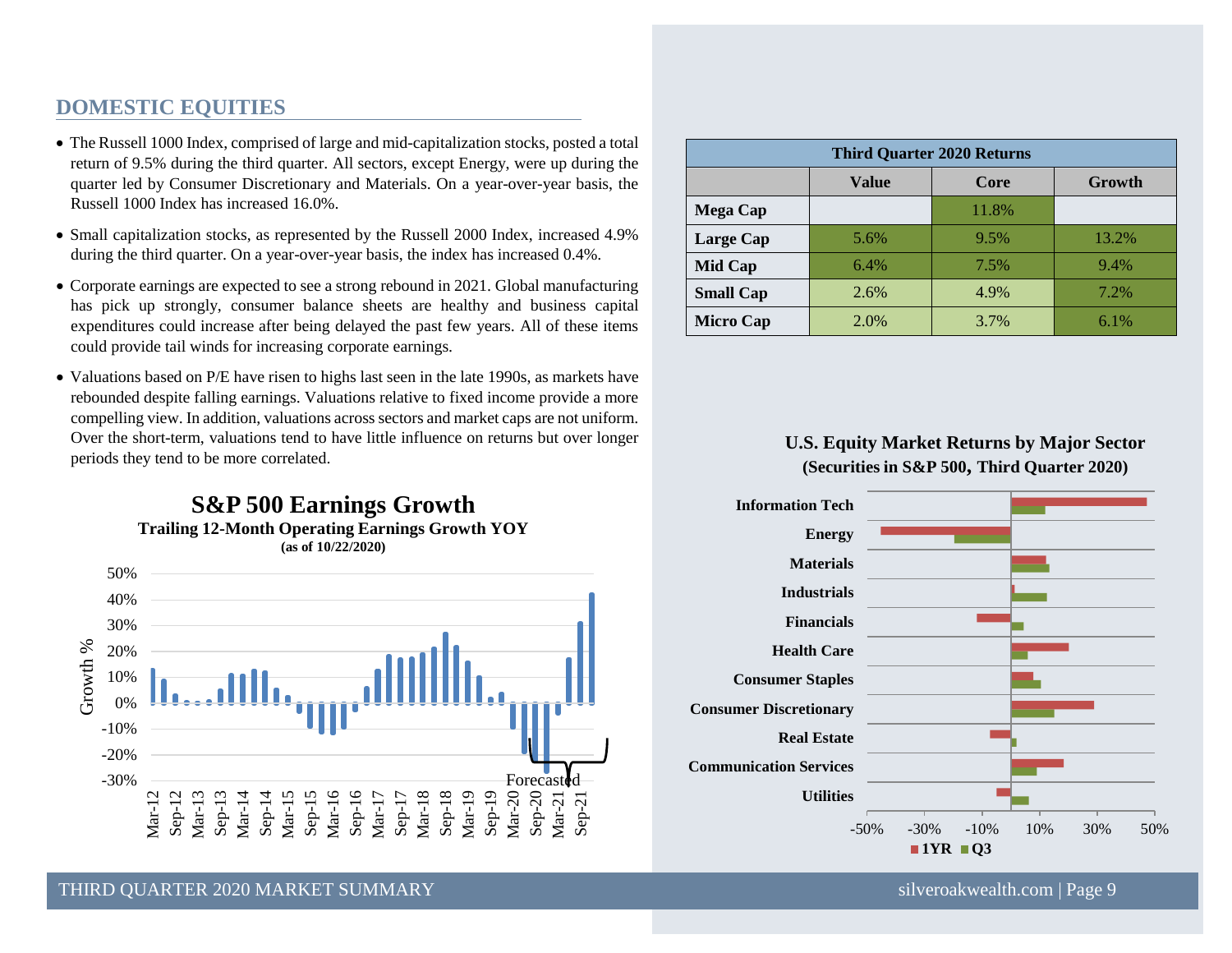# **INTERNATIONAL EQUITIES**

- Developed international stocks, as represented by the MSCI EAFE, were up 4.8% during the quarter. On a year-over-year basis, the EAFE is up 0.5%, performing worse than U.S. domestic equities.
- Europe has seen a resurgence of COVID cases, which is leading to some economic slowness and a reinstatement of some "stay-at-home" orders.
- Emerging market stocks outperformed developed markets during the third quarter as the MSCI Emerging Markets Index rose 9.6%. On a year-over-year basis, emerging market stocks have an edge versus developed markets with a return of 10.5%.
- Asian markets have outperformed over the past year. In particular, China has been able to recover quicker from COVID-19 impacts than many other countries and are reporting solid industrial production, retail sales and employment data. The Chinese government has adopted a new five year plan to focus on growing their economy domestically and becoming a global leader in technology and health care.
- The past few years have seen the rise of populism and de-globalization pressures. Going forward, global asset diversification may provide more benefit than it has over the previous decade.

# **U.S. vs. International Equity Performance (as of 9/30/20)**

![](_page_9_Figure_7.jpeg)

# **Non-U.S. Equity Market Returns Third Quarter 2020**

![](_page_9_Figure_9.jpeg)

![](_page_9_Figure_10.jpeg)

![](_page_9_Figure_11.jpeg)

S&P 500 TR vs. MSCI EAFE NR